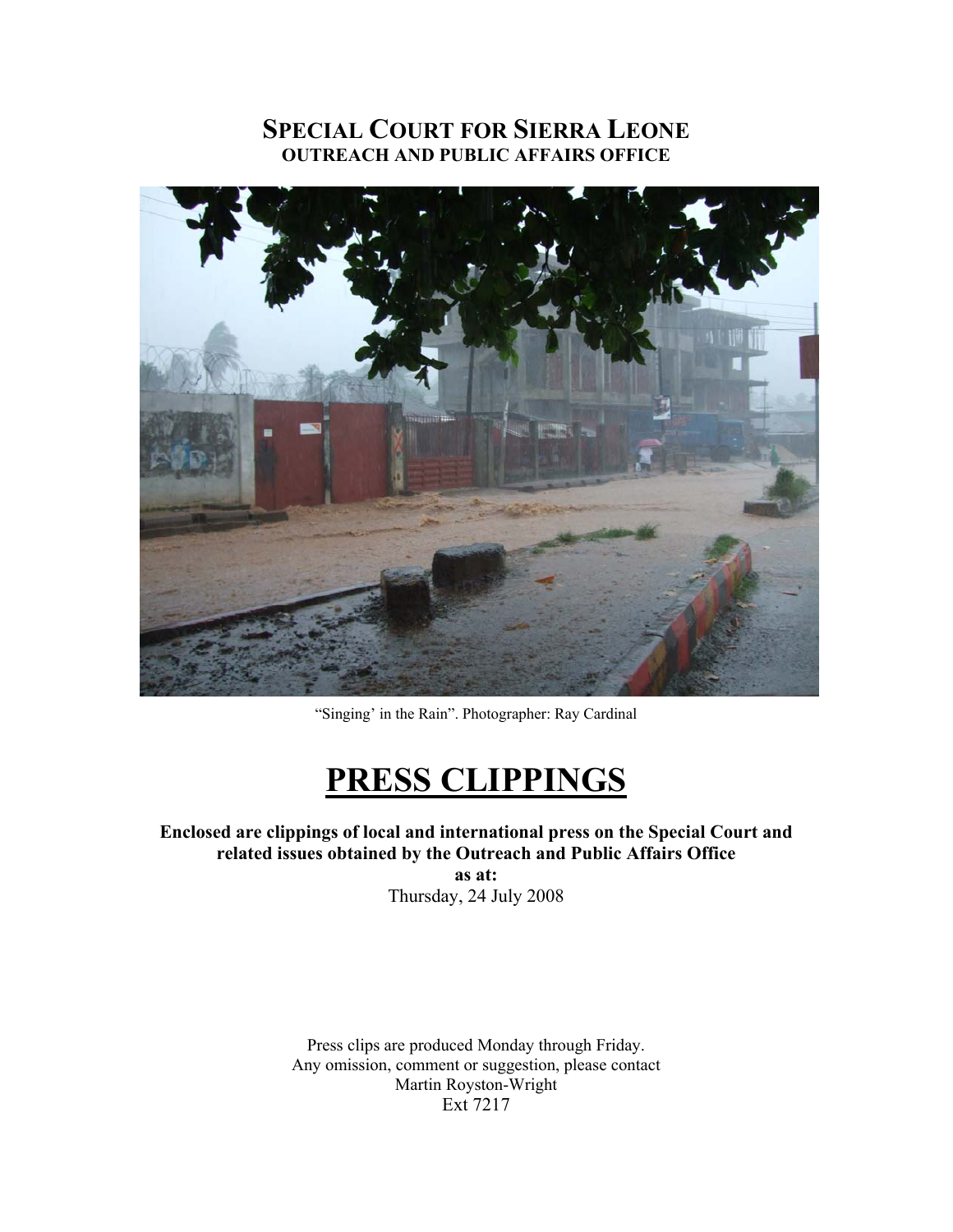| <b>International News</b>                                                         |              |
|-----------------------------------------------------------------------------------|--------------|
| UNMIL Public Information Office Complete Media Summaries / UNMIL                  | Pages 3-6    |
| Karadzic to Defend Himself in War Crimes court Story Highlights / CNN             | Pages 7-8    |
| Sudan President Defiant in Darfur / BBC Online                                    | Pages $9-10$ |
| Senegal 'ready' for Habre Trial / BBC Online                                      | Page 11      |
| Court Wants Exemplary Karadzic Trial / BBC Online                                 | Pages 12-14  |
| Despite Complaints, International Justice is Advancing / The Daily Star (Lebanon) | Pages 15-16  |
| 'No Peace Without Justice' / Human Rights Tribune                                 | Pages 17-20  |
|                                                                                   |              |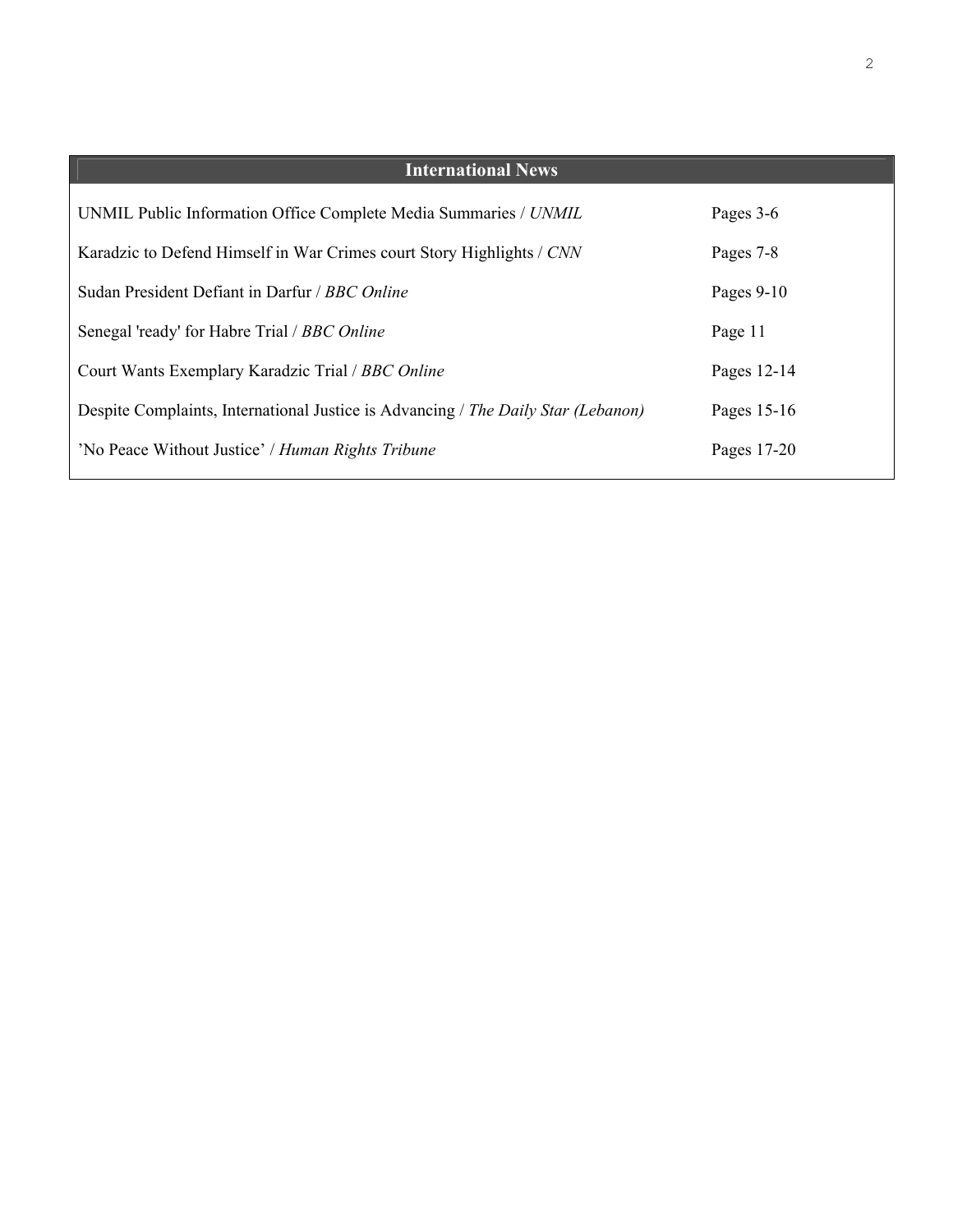

United Nations Mission in Liberia (UNMIL)

# **UNMIL Public Information Office Complete Media Summaries 23 July 2008**

*[The media summaries and press clips do not necessarily represent the views of UNMIL.]*

### **Newspaper Summary**

**Armed Robbers Face Death Penalty as President Sirleaf Gives final Approval**  (The Analyst, New Democrat)

- President Ellen Johnson Sirleaf has signed into law an act, making armed robbery, terrorism and hijacking capital offenses*.* Under Liberian law, capital offense is punishable by death or life imprisonment.
- The President approved the Bill despite a request by an internationally acclaimed human rights group, Amnesty International, for President Sirleaf to veto the Bill on grounds that the legislation is in bad faith, and entirely inconsistent with the purpose of the Protocol to which the Liberian government acceded, which aims to abolish the death penalty.
- The armed robbery bill gained momentum after the rising spate of armed crimes, which left peaceful residents across Monrovia raped and wounded. The Presidential approval of the Bill follows an overwhelming public approbation for its passage by the national legislature coupled with a mounting pressure from the population for the government to fight the wave of armed robbery, particularly in Monrovia and surrounding communities.

#### **Man Arrested for Selling Military Hardware to Civilians – Two UNMIL Soldiers Allegedly Linked**

(The Heritage, Informer, The Analyst, The Public Agenda)

- Police in Monrovia have arrested a 28-year-old man Maxwell Junius in connection with the illegal sale of military hardware.
- Junius has been charged and forwarded to court for prosecution.
- According to Police charge sheet, defendant Junius was arrested Tuesday while attempting to sell military outfits to some civilians in the Bushrod Island area.
- The charge sheet also revealed that the defendant admitted to receiving eight military suits and three military belts allegedly from an UNMIL soldier he identified as Abinokhaumo Raphael and two military sleeping kits from a Filipino UNMIL soldier who was not named but said to be at large.
- The uniforms, according to The Informer newspaper, were sold for US\$35.00 each and proceeds from the sales were to be given to Raphael and the Filipino soldier, with the understanding that the defendant was to be compensated after the deal.

#### **Liberia Experiencing Slow Economic Growth – Central Bank Says**

(The News)

• [sic] The Central Bank of Liberia (CBL) says the Liberian economy was projected to grow by 9.6 percent in 2008 from 9.5 percent in 2007 but following adjustments to growth projections from major contributing sectors, it is expected to grow by about 8.8 percent in 2008. The bank noted that the decline in growth estimate is on account of slow pace of activities in the mining and forestry sectors, which were expected to propel growth in the economy. The bank's latest disclosure is contained in its quarterly Financial and Economic bulletin covering the period January-March 2008, released to the media Tuesday in Monrovia. The bank noted that generally, the performance of the real sector of the economy was quite moderate as the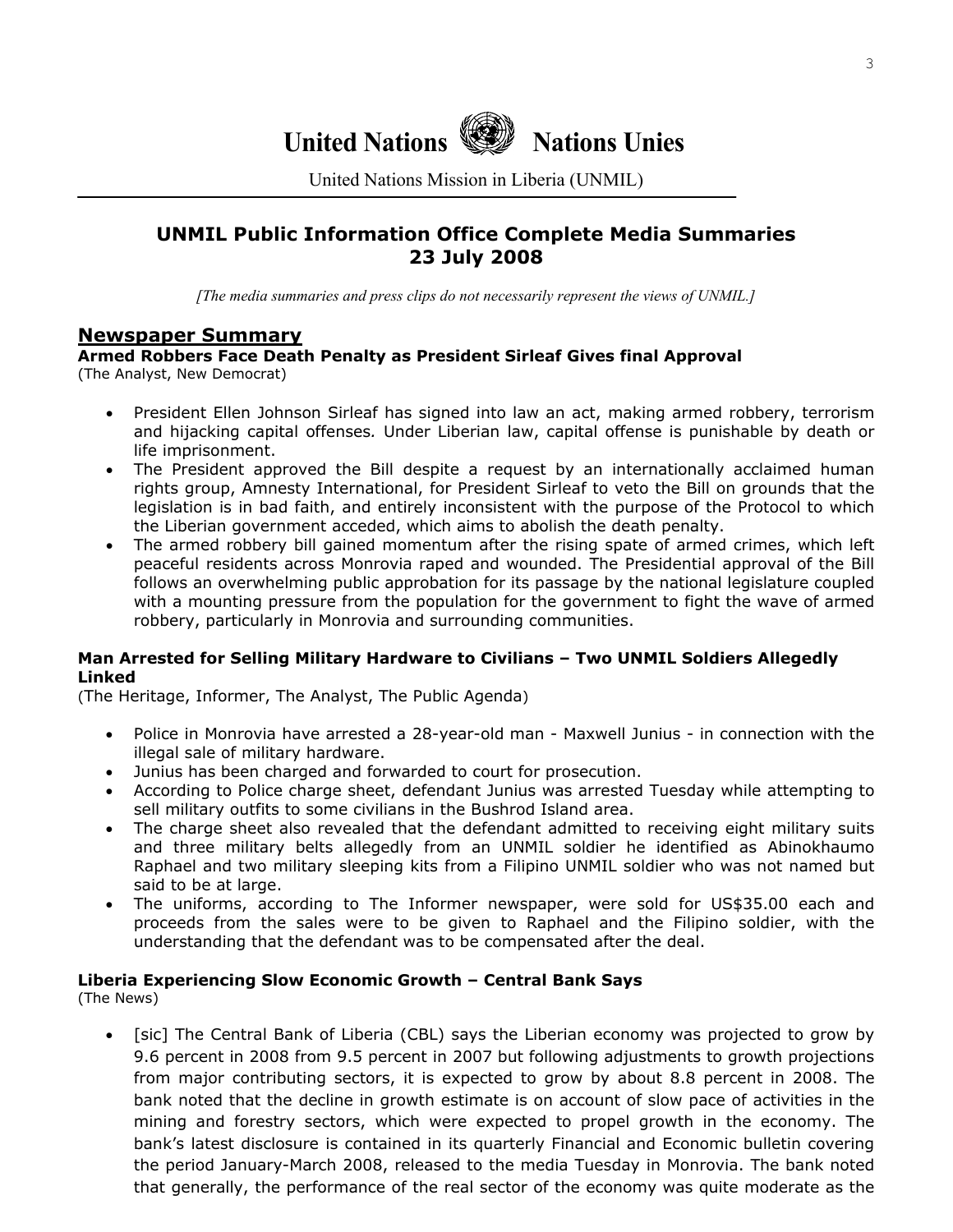production of some key commodities increased, while others declined. It said the production of the agriculture sector remained sluggish during the reporting quarter (January-March, 2008), and that despite the inadequacy of public electric generating capacity, performance of the manufacturing sector exhibited improvement, shipping operations increased, indicating a rise in external trade. "With the hike in global food and oil prices, in addition to other domestic structural factors, the rate of inflation during the quarter grew to 15.2 percent, from 9.9 percent in the preceding quarter," CBL noted. The CBL further noted that while performance of the agriculture sector was weak during the quarter, the production of rubber increased marginally, and actual activities in the forestry sub-sector are yet to begin in full, owing to ongoing preparations of guidelines to govern the logging industry. However, pitsawing continues to grow due to the heightened domestic demand for timber and timber related products. "The fishing sector is plagued with a number of constraints, which brought actual mechanized fishing to a standstill with artisanal fishing being largely the means of domestic fish production," the bank added. The bank reported that rubber production during the quarter totaled 20.808 metric tons compared to 20.615 metric tons produced in the last quarter of 2007, adding that this marginal increase of 0.9 percent was partly a result of the return of relative stability in the various plantations after a series of strikes by employees of the sector. Production a year earlier exceeded current production by 42.7 percent, the bank noted.

#### **Political Parties Women Launch Assistance Fund**

(The News)

- Political parties women in Liberia under the banner "Coalition of Political Parties Women in Liberia" (COPPWIL) has launched what it calls "Women Political Participation Assistance Fund" gears towards funding women candidates in upcoming elections especially in 2011 general and presidential elections.
- The National Coordinator of COPPWIL, Ms. Marayah L.W.M. Fyneah told The NEWS recently that the purpose of the assistance fund drive is to financially support women candidates in their quest for leadership positions in society.
- She recalled that during the 2005 presidential and general elections women candidates were not financially potent to fund their campaigns thus posing serious problem for them during the process.
- She disclosed that an account has been opened at the Liberian Bank for Development and Investment (LBDI) for the purpose of saving money the organization would receive from donors.
- Ms. Fyneah said money that would be generated for the women political participation assistance fund will be used to support women candidates during elections.

# **Radio Summary**

**Star Radio** *(News culled today from website at 11:00 am)* 

# **Armed Robbery now a Capital Offense in Liberia**

 *(Also reported on Truth F.M. and ELBC)*

#### **Justice Minister Says Liberia's security is improving**

- Justice Minister Phillip Banks says the security situation in the country is improving following the recent upsurge in armed robbery.
- Minister Banks said over the past days there has been a reduction in the number of armed robbery attacks.
- According to him, the government has put into place an effective measure to tackle the wave of armed robbery. The Attorney General said security forces would continue to fight armed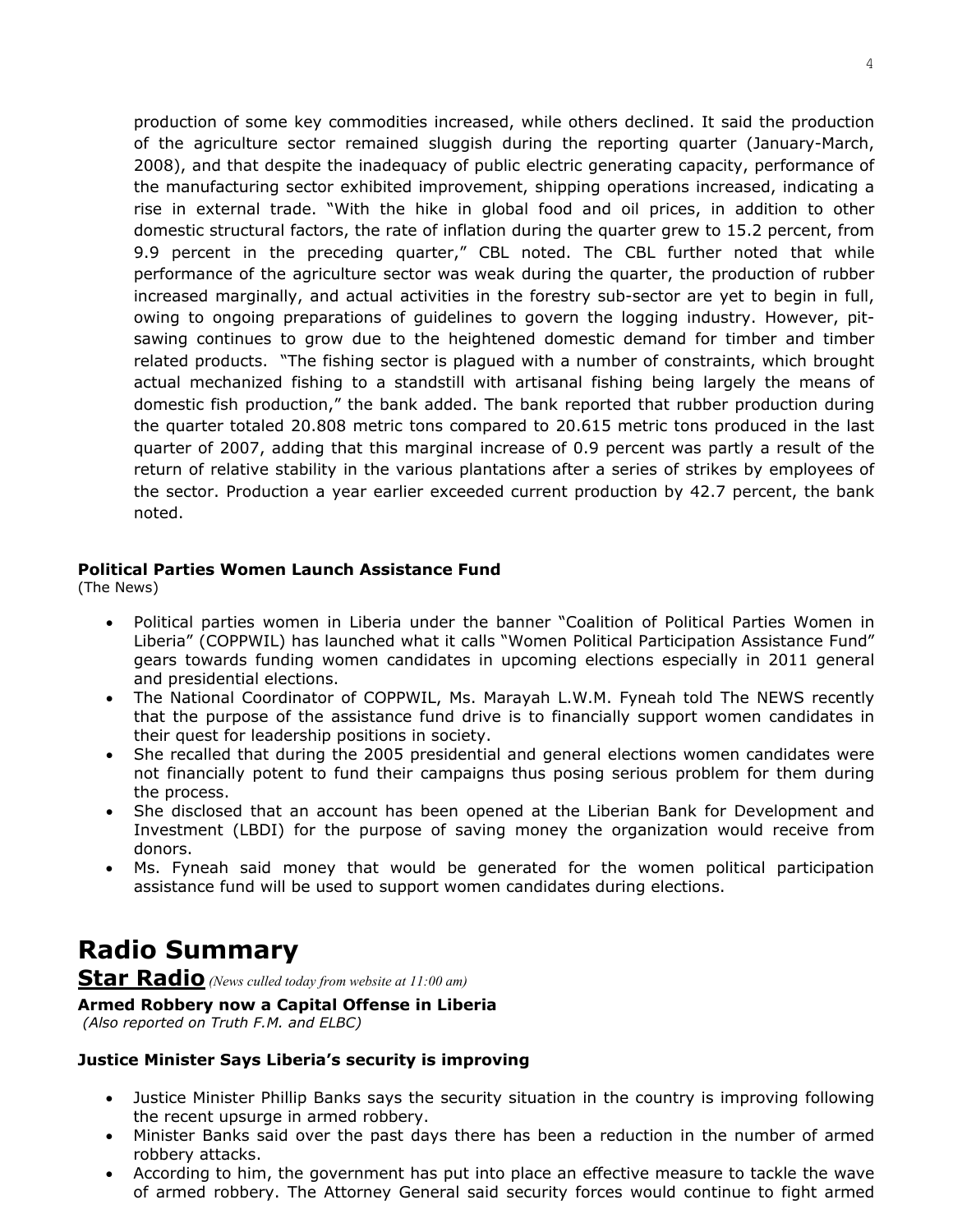robbery.

- Cllr. Banks spoke to reporters Tuesday after hours of closed door discussion with members of the House of Representatives.
- He welcomed the passage of the Armed Robbery Act by the Legislature and indicated that the move would help in dealing with armed robbers.

#### **Angry Crowd attacks City Police sub-office**

• [sic] Hundreds of angry youths believed to be street sellers Tuesday attacked the sub-office of the City Police on Broad Street. Our reporter on the scene said the youths threw stones and destroyed documents in the offices. It is not clear why the youths resulted to the violent action. However, Star Radio gathered that the angry youths vented out their frustration in protest to the seizure of their goods. The enforcement of City Ordinance to clear the streets of petty traders usually faces resistance from the traders. Authorities of the City Police have spoken on the violence but the situation was put under control by personnel of the Liberia National Police backed by the UNMIL.

#### **Opposition Party Doubts NEC Chairman's credibility preside over 2011 elections**

[sic:] The Liberty Party says the Chairman of the National Elections Commission is not credible to preside over the 2011 Presidential and General elections. The Party said Mr. James Fromoyan has demonstrated that he is neither objective nor impartial to preside over the elections. A statement issued by the party said the NEC Chairman is quoted as saying the current leadership of the opposition Liberty Party is unconstitutional and lacks legitimacy. The party said Mr. Flomoyan told a news conference that the constitution provides for an election of party's officials at least once in six years. According to the party, NEC claimed the leadership of the Liberty Party was instead handpicked by Cllr. Charles Brumskine in contravention of the constitution. The party said Mr. Flomoyan is clearly beyond redemption as he obviously believes that he is serving well the interest of the power that be. The opposition Liberty Party accused the election commission of attempting to destroy the party, which it believes is the alternative voice for the people of Liberia. In its reaction, the National Elections Commission dismissed the claims by the Liberty Party that its chairman James Flomoyan is not credible. NEC's spokesman Bobby Livingstone said the past record of the commission shows that it has not demonstrated any form of partiality. Mr. Livingstone recalled the commission under Mr. Flomoyan has conducted two separate by-elections that the Liberty Party and the Congress for Democratic Change won. The NEC's spokesman however, maintained that the current leadership of the Liberty Party was put in place outside of constitutional provision. Mr. Livingstone called on the Liberty Party to concentrate on what he considered its deficiency.

#### **Orphanage official Faces Rape Charge**

- Police in Gbarnga, Bong County have charged the Deputy Coordinator of the St. Peter Orphanage for raping one of the orphans.
- Mr. James Chowoi allegedly raped the eleven-year old girl on Friday while she was in her bedroom at the orphanage.
- Mr. Chowoi denied the allegation but Police preliminary investigation established that he committed the act.
- Mr. Chowoi allegedly abused three other orphans sexually before being arrested for the latest act. He has been sent to the Gbarnga Magisterial Court for prosecution.
- Meanwhile, a human rights group said it would collaborate with other child protection agencies to speedily prosecute the alleged perpetrator.
- The Foundation for International Dignity said if it is established that the act was committed, it would ensure that all the children leave the orphanage and reunite with their biological parents.
- The foundation said while it supports the accommodation of war affected children, it does not appreciate any act that relegates the children to sex slavery.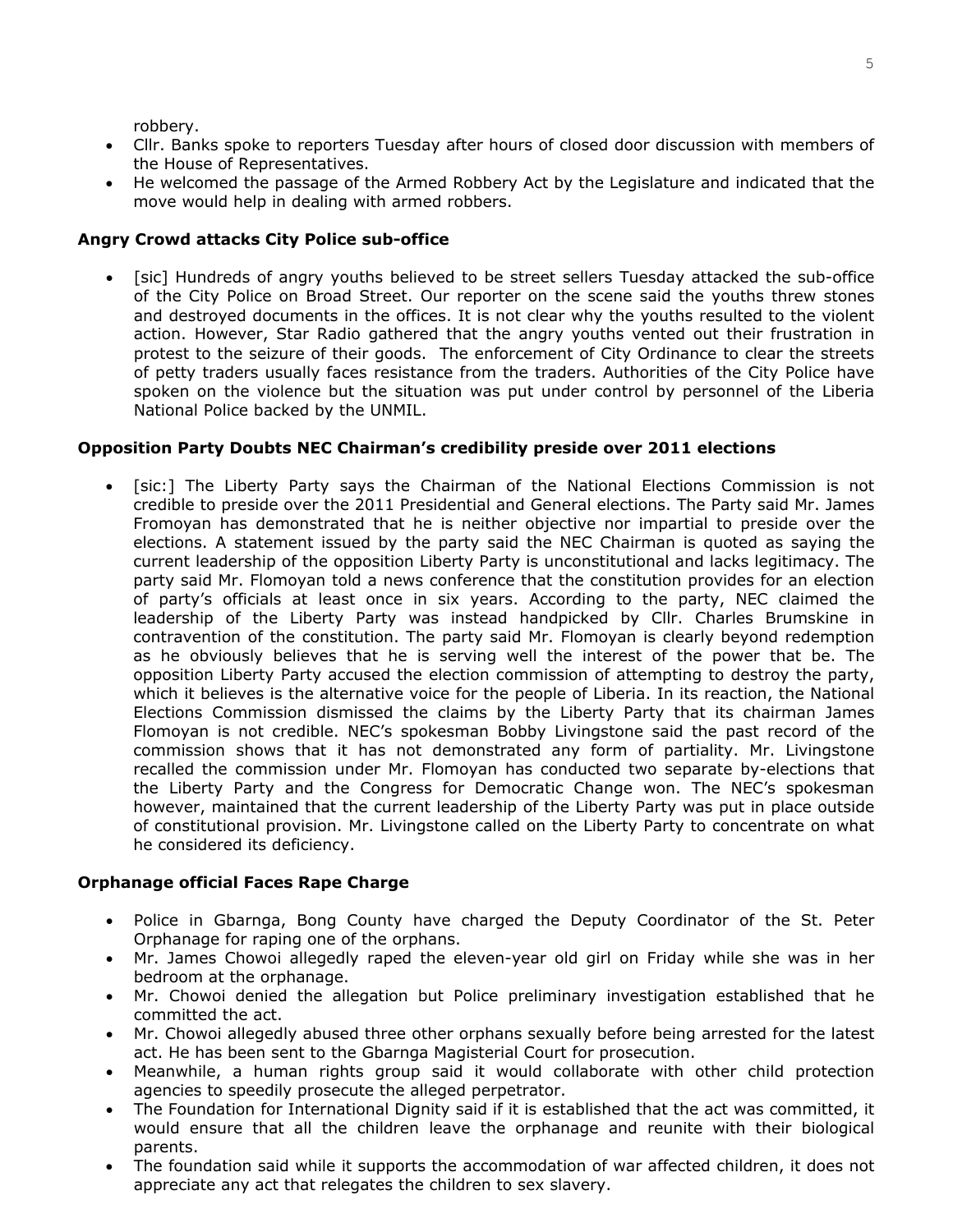#### **Government breaks ground for new Culture Center**

- President Ellen Johnson Sirleaf has broken grounds for the construction of the National Culture Center for Liberia.
- Madam Sirleaf believes when completed the center would represent the true culture of Liberia and be a place that all Liberians can be proud of.
- The Center is being constructed on fifty acres of land in Ben Town, Margibi County and would have a theater, school, clinic among other features.
- Government acquired the land for what Information Minister Laurence Bropleh called a low price from the people of Ben Town.
- According to Minister Bropleh, seven hundred thousand US dollars is needed to fully construct the Center.
- He said construction work will begin as soon as additional funding is secured.
- Dr. Bropleh said a little amount has been allocated in the budget for the construction and called on all partners to give their support.
- The groundbreaking for the construction of a new culture center comes months after the Kendeja Culture Center was relocated and the land leased.
- The land was leased to American Billionaire Robert Johnson to build a four Star Hotel, a deal which was highly criticized.

*(Also reported on Truth F.M. and ELBC)*

\*\*\*\*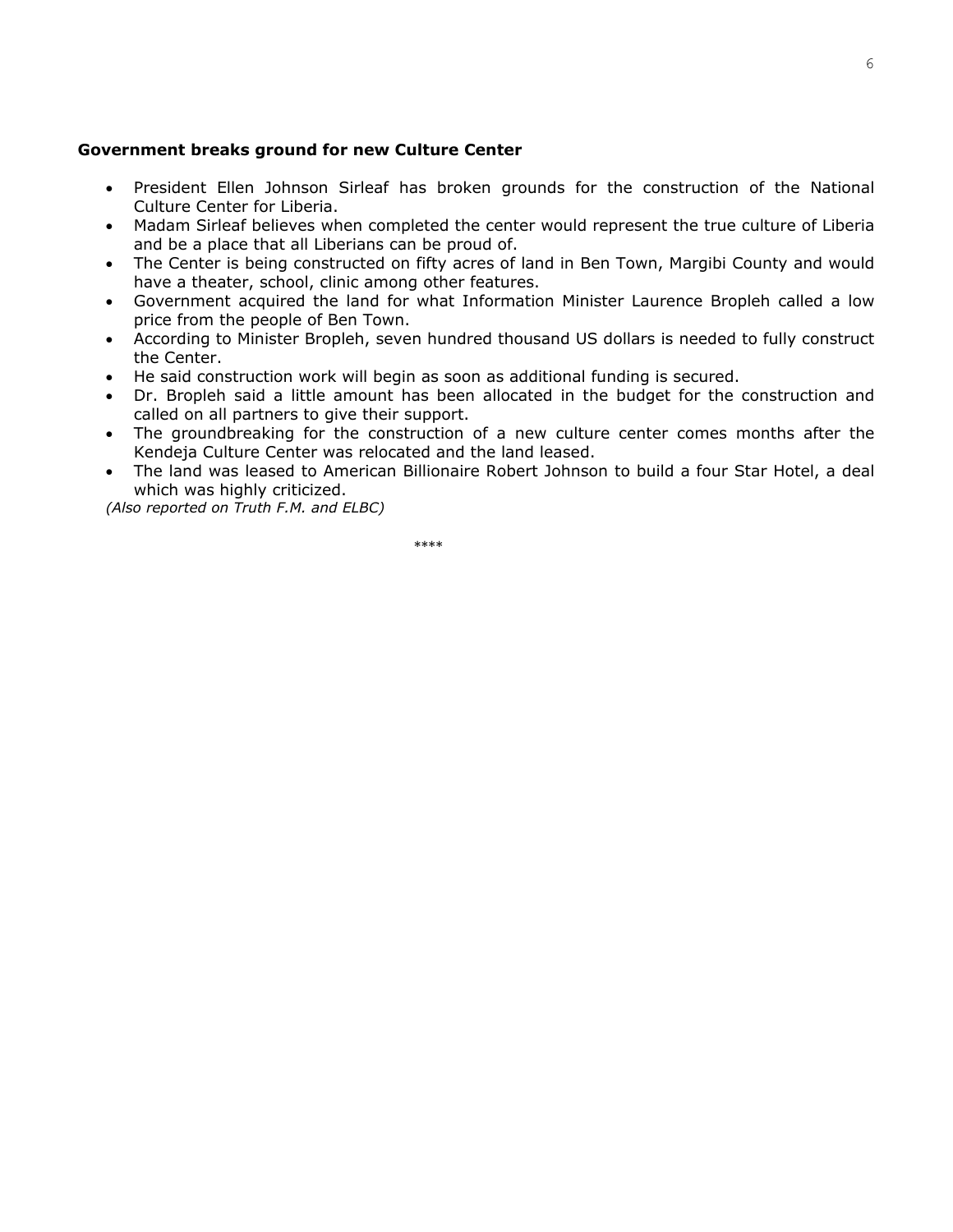# CNN Wednesday, 23 July 2008

## **Karadzic to defend himself in war crimes courtStory Highlights**

BELGRADE, Serbia (CNN) -- Former Bosnian Serb leader Radovan Karadzic plans to defend himself



Muslims in Srebrenica

before a U.N. war crimes tribunal, his lawyer said Wednesday after his arrest brought to an end the decadelong hunt for Europe's most wanted man.

1 of 3 Serbian officials said Karadzic is expected to be handed to the U.N's International Criminal Tribunal for the former Yugoslavia in The Hague, Netherlands, this weekend or early next week, pending appeal.

Karadzic, 63, is accused of ordering the deadly siege of Sarajevo and some of the worst atrocities in Europe since World War II including the 1995 massacre of 8,000

His lawyer Sveta Vujacic, who has already challenged official accounts of the arrest of the man known as the "Butcher of Bosnia," said he would fight the extradition.

Karardzic has until Friday to launch his appeal, after which a Serbian war crimes court will have a further three days to rule on it.

Nationalist former Serbian Prime Minister Vojislav Kostunica also criticized the arrest of Karadzic, calling the Hague tribunal illegitimate, AP reported.

Kostunica was accused by rivals of blocking the capture of war criminals during his two terms in office. He has not made any public appearances since Karadzic's arrest on Monday. Watch what's next for Kardzic »

In an interview with the newspaper Vecernje Novosti published Wednesday, Kostunica said the court in The Hague "no longer has legitimacy" because of what he called an anti-Serb bias, AP said.

Serb authorities say Karadzic -- in disguise and using a false identity -- was working at a medical practice in Belgrade prior to his arrest.

Karadzic was so convinced of his disguise he regularly contributed to a health magazine as he brazenly built up his profile as an alternative medical guru, appearing at public seminars and writing a magazine column.

His arrest has been hailed as a landmark for international justice and for Serbia, whose new government has pledged to bring its wanted war criminals to justice as a condition of membership of the European Union.

Karadzic -- last seen in public in 1996 -- was the Bosnian Serb political leader during the 1992-1995 war that followed Bosnia-Herzegovina's secession from Yugoslavia.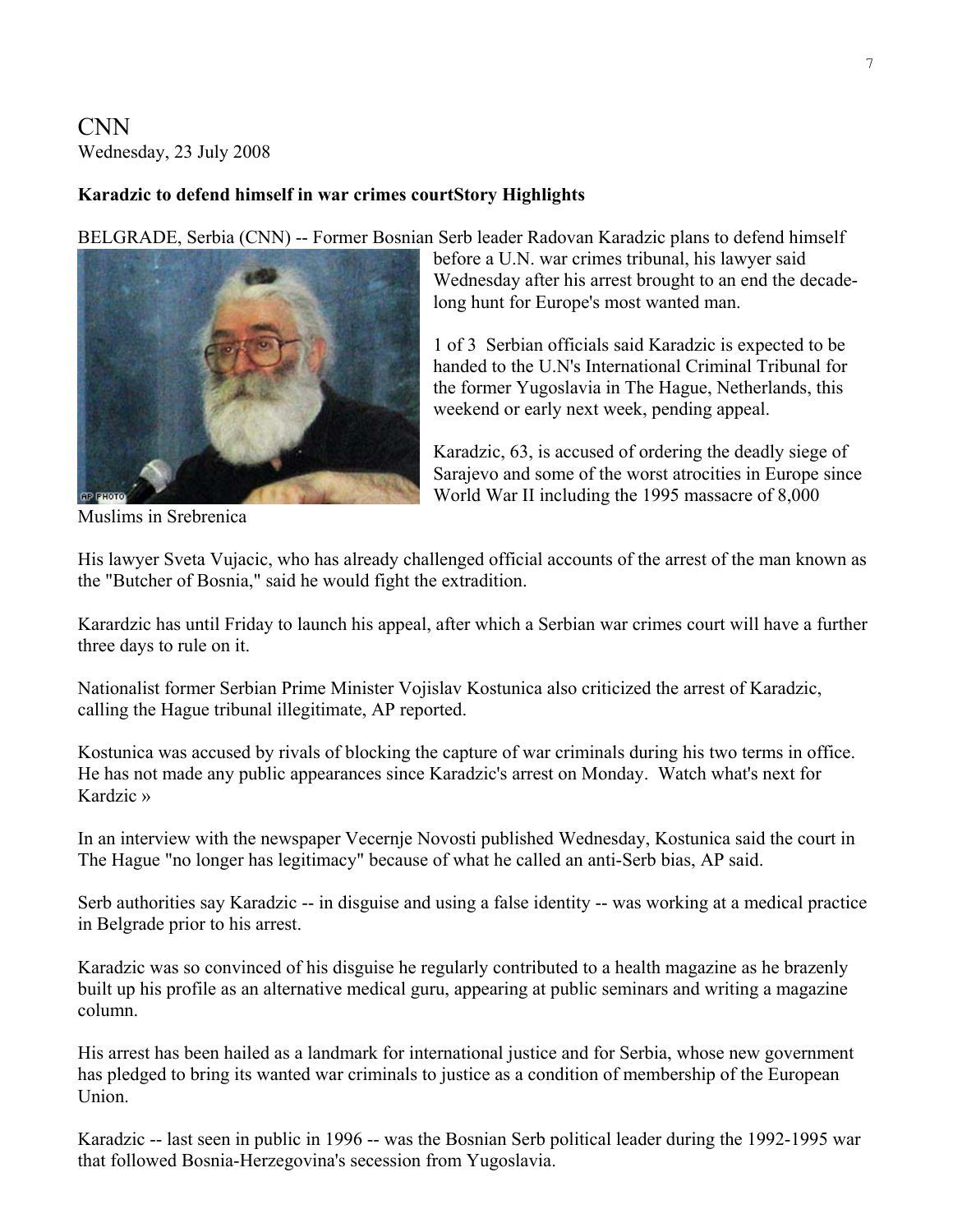While president of the so-called Serbian Republic of Bosnia-Herzegovina, Karadzic's troops were reported to have massacred hundreds of thousands of Muslims and Croats during a campaign of "ethnic cleansing." Follow a timeline on Karadzic »

Early estimates of the death toll from the 3-year war ranged up to 300,000, but recent research reduced that to about 100,000.

Karadzic's arrest leaves former Gen. Ratko Mladic, the Bosnian Serb military commander, as the topranking war crimes suspect still at large.

Karadzic, a one-time psychiatrist and self-styled poet, declared himself president of a Bosnian Serb republic when Bosnia-Herzegovina seceded from Yugoslavia in 1992.

The Bosnian Serbs, backed by the Serb-dominated Yugoslav military and paramilitary forces, quickly seized control of most of the country and laid siege to Sarajevo, the capital.

During the conflict that followed, the Serb forces launched what they called the "ethnic cleansing" of the territories under their control -- the forced displacement and killings of Muslims and Croats. See a map of the Balkans today »

He was removed from power in 1995, when the Dayton Accords that ended the Bosnian war barred anyone accused of war crimes from holding office.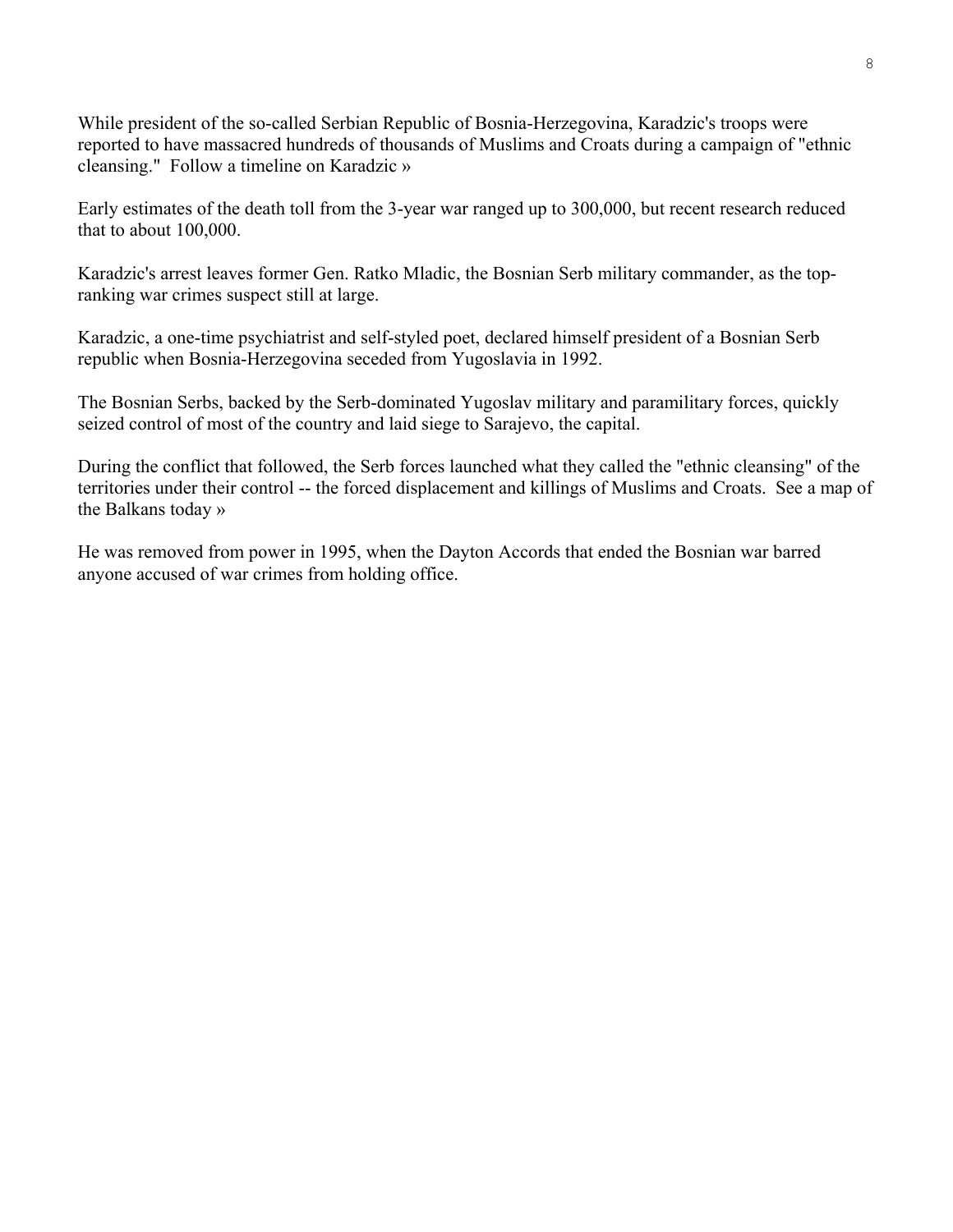BBC Wednesday, 23 July 2008

#### **Sudan president defiant in Darfur**

Sudan's president has said he is "not worried" by International Criminal Court (ICC) accusations against him, during a rare visit to Darfur.

Omar al-Bashir made the comments at a rally in the northern town of Fasher shortly after the start of his trip.

ICC Chief Prosecutor Luis Moreno-Ocampo sought an arrest warrant against Mr Bashir last week on charges including genocide and war crimes in Darfur.

Sudan has said it does not recognise the ICC or its decisions.

Meanwhile, the Arab League said Sudan had agreed to set up special courts to deal with Darfur.

#### **Diplomatic offensive**

During his trip to the region, Mr Bashir is to visit a series of aid projects, accompanied by officials and ambassadors.

"We're here to send a message to the world, we're people of peace, we want peace, we're the

ones who make peace," Mr Bashir told supporters in Fasher. "Ocampo talk does not worry us," he said. "We know who's behind him and who's pulling his strings." BBC Africa editor Martin Plaut says the visit is an opportunity for Mr Bashir to show his concern for the region, and for people there to express their affection for him at popular ceremonies.

Sudan has been on a diplomatic offensive since the ICC announced its charges, winning the backing of the Arab League and the African Union, our Africa editor says. **'Liar'**

Mr Moreno-Ocampo has accused the Sudanese leader of running a campaign of genocide that killed 35,000 people outright, at least another 100,000 through a "slow death" and forced 2.5 million to flee their homes in Darfur.

During Wednesday's rally in Fasher, Mr Bashir's supporters chanted "liar, liar, Ocampo". "We will continue developing Darfur and will pump out its oil," the president told them.



*<u>f</u>* **We will continue** 



Mr Bashir addressed crowds of supporters during a tour of Fasher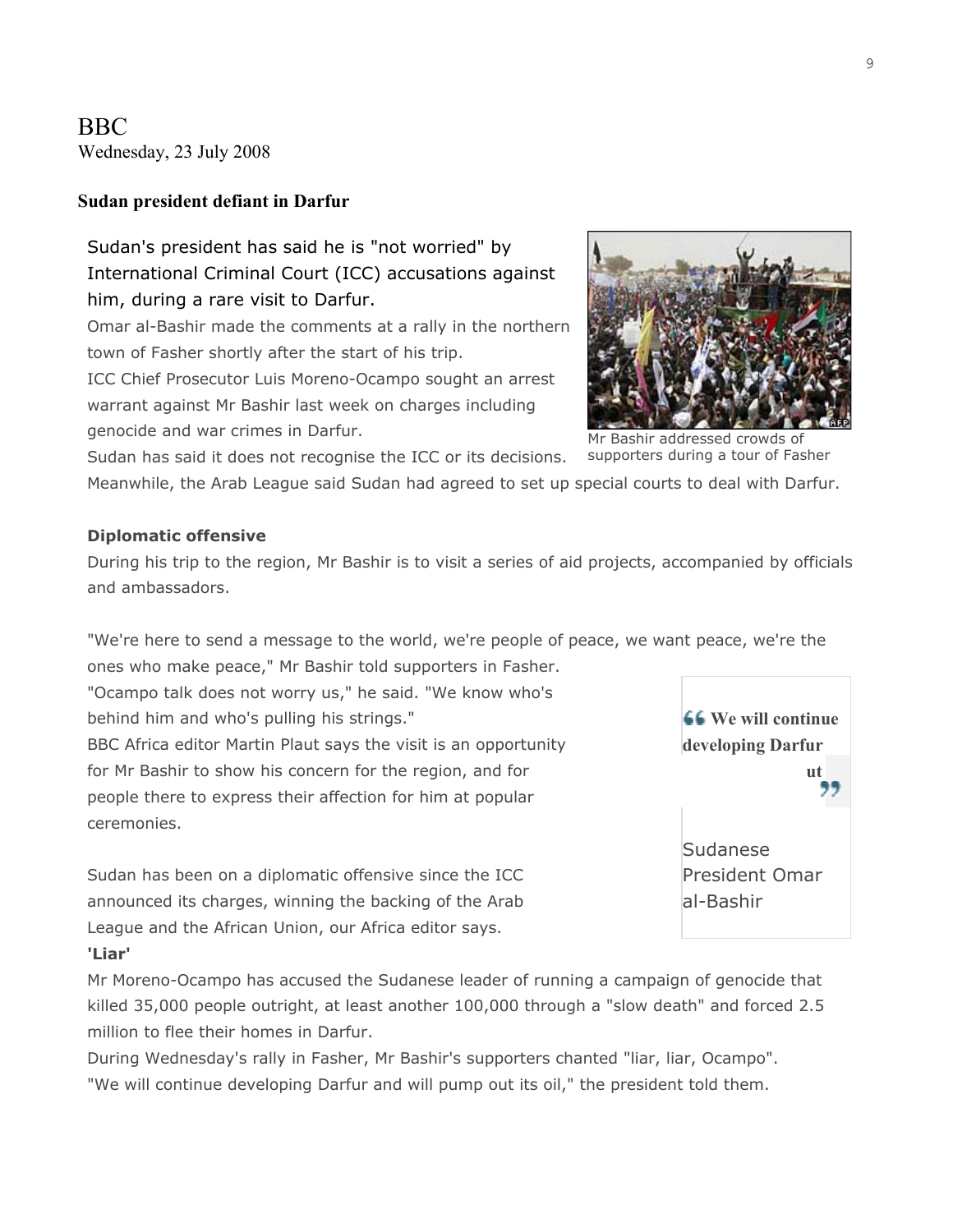"They want us to be a lackey of the government of America." The US, which is not a member of the ICC, had previously offered some praise for Mr Moreno-Ocampo's move.

Sudanese Vice-President Ali Osman Taha said last week that the evidence was false and indicated Sudan could try to halt the court's work.

Sudan's government denies mobilising Arab Janjaweed militias to attack black African civilians in Darfur since rebels took up arms in 2003.



The African Union has called for the United Nations Security Council to suspend the accusations, while the Arab League said they set a dangerous precedent.

#### **Special courts**

The AU supplies most of the 9,000 peacekeepers in Darfur. The UN took joint control of the operation at the start of the year but the violence is continuing.

On Wednesday, the Arab League said Sudan had agreed to set up special courts to try alleged human rights abuses in Darfur.

A senior official for the Arab League, Hisham Yussef, said Sudan had also agreed to allow the trials to be monitored by international bodies.

Mr Moreno-Ocampo has said he is also investigating leaders of Darfur rebel groups suspected of attacking peacekeepers last year in the southern town of Haskanita.

On Wednesday, the leader of southern Sudan, Salva Kiir, urged the ICC to delay Mr Bashir's indictment and allow time for a peace agreement with former southern rebels, Reuters news agency reported.

Fighting in an oil-rich area on the border of southern Sudan has recently threatened to derail a 2005 peace accord that ended 21 years of civil war - a separate conflict to that in Darfur. "The Sudanese government should be allowed to implement the accord signed with the South Sudan government and to negotiate with the fighting forces in Darfur," Mr Kiir said.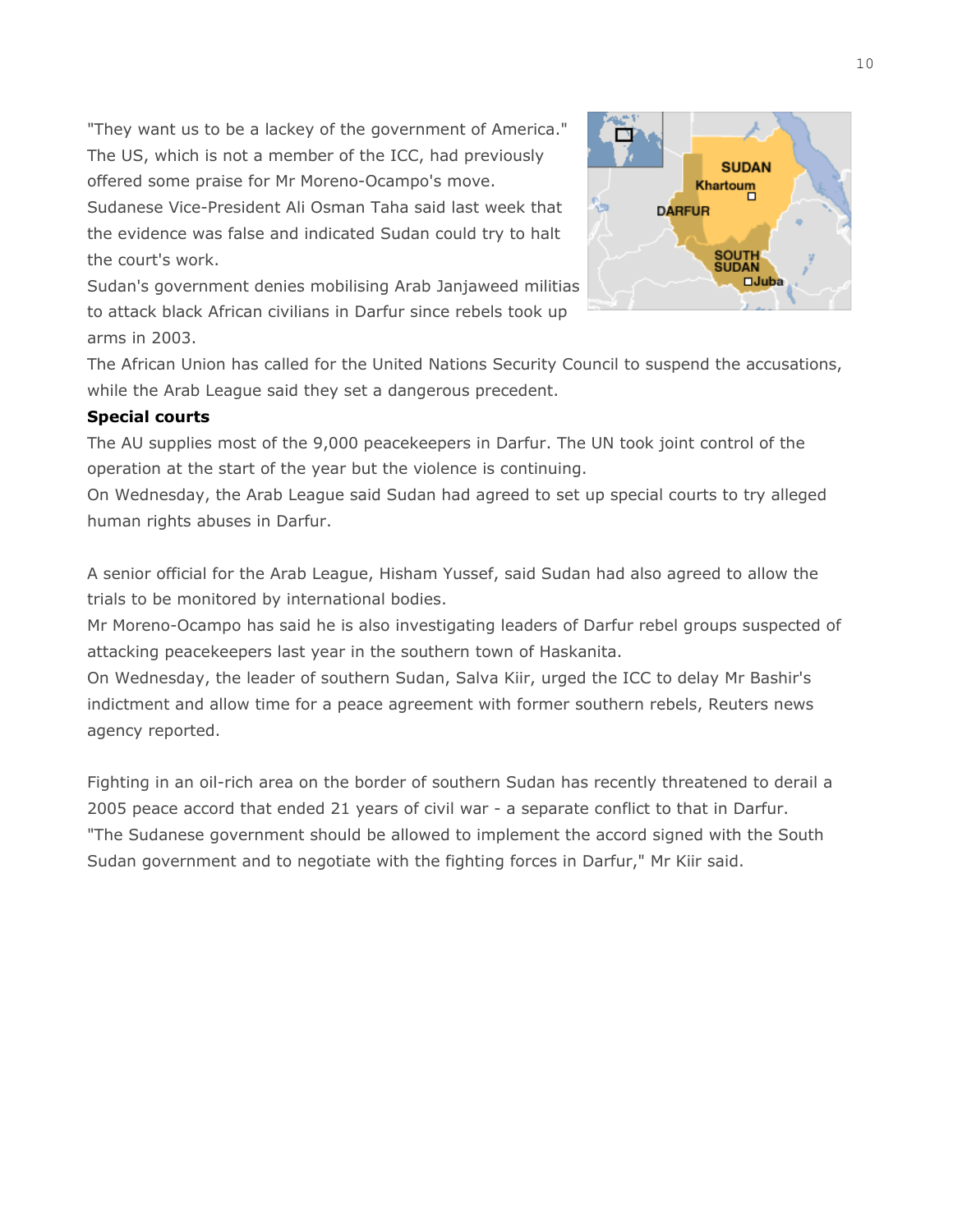# BBC Online

Thursday, 24 July 2008

# **Senegal 'ready' for Habre trial**

Senegal says it has moved a step closer to trying Chad's former leader Hissene Habre, appointing judges and passing an empowering bill.

Mr Habre has been living in exile in Senegal's capital under nominal house arrest since fleeing Chad in 1990.



**Hissene Habre's regime is accused of widespread atrocities** 

Sometimes dubbed "Africa's Pinochet", he is accused of human rights abuses during his eight years in power.

Senegal has also appealed for financial help from international donors to conduct the trial.

The measures approved on Wednesday allow a 2007 law permitting the prosecution of genocide, crimes against humanity, war crimes and torture to be applied to events in the past.

"We have witnessed a joint session of the parliament which gave us the legal basis to try President Habre," said Justice Minister Madicke Niang. Mr Niang said Senegal needed 18bn CFA francs (\$43m) to proceed with the trial. "Donors have not given us anything yet," he said.

Reed Brody of Human Rights Watch said that Senegal now had "one of the world's strongest laws for prosecuting atrocities".

The group welcomed the new measures, though it noted that it was two years since the African Union asked for Mr Habre to be tried, and more than eight years since he had first been indicted in Senegal.

Mr Habre was deposed in an uprising led by current President Idriss Deby, and denies knowledge of the alleged murder and torture of political opponents. A commission of inquiry said his government was responsible for some 40,000 politically motivated murders and 200,000 cases of torture. There have been a number of international efforts to bring him to justice, but

Senegal has always refused to accept any extradition requests.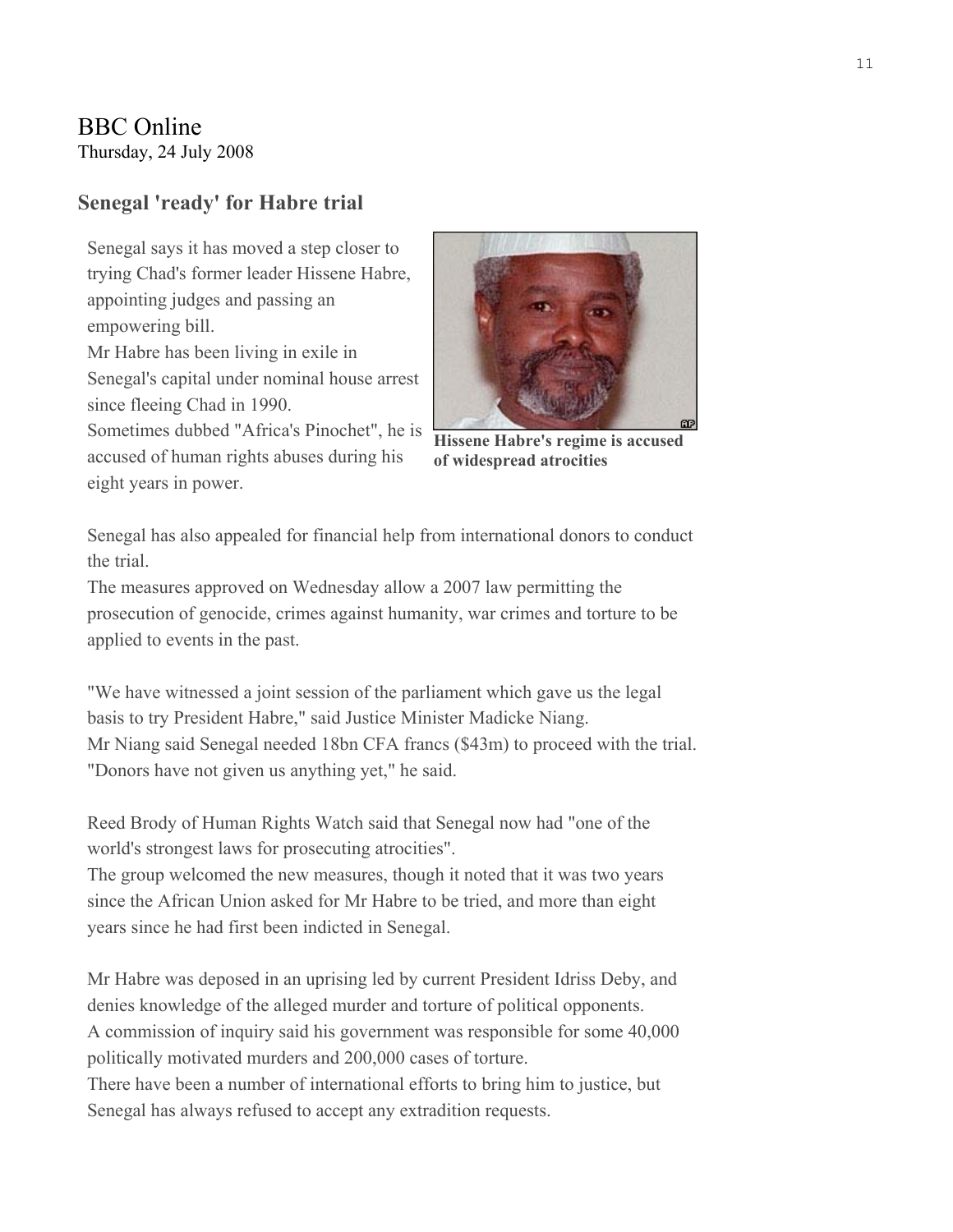# BBC Online Thursday, 24 July 2008

### **Court wants exemplary Karadzic trial**

By Chris Stephen

The arrest of Radovan Karadzic has given Hague Tribunal prosecutors the chance to win a landmark case against a man accused of orchestrating the horrors of the Bosnian war.

The tribunal has already jailed generals, warlords and paramilitary thugs in cases that have revolutionised international justice, but it has yet to convict one of the masterminds.

Radovan Karadzic is accused of ordering "ethnic cleansing"

Many think that chance was missed with the case of former Yugoslav President Slobodan Milosevic.

Accused of orchestrating three separate wars in Bosnia, Croatia and Kosovo, Milosevic's trial dragged on so long - four years - that in March 2006 he died of heart failure before it could finish.

For supporters of the court, the arrest of Mr Karadzic gives prosecutors a second chance.

#### **Civilians targeted**

The crimes the former Bosnian Serb president is accused of ordering are already seared into the public consciousness.

First is the siege of Sarajevo, where about 12,000 people, including 1,000 children, were killed by indiscriminate Serb shelling and sniper fire.

#### **THE CHARGES**

Eleven counts of genocide, war crimes, crimes against humanity and other atrocities Charged over shelling Sarajevo during the city's siege, in which some 12,000 civilians died Allegedly organised the massacre of up to 8,000 Bosniak men and youths in **Srebrenica** Targeted Bosniak and Croat political leaders, intellectuals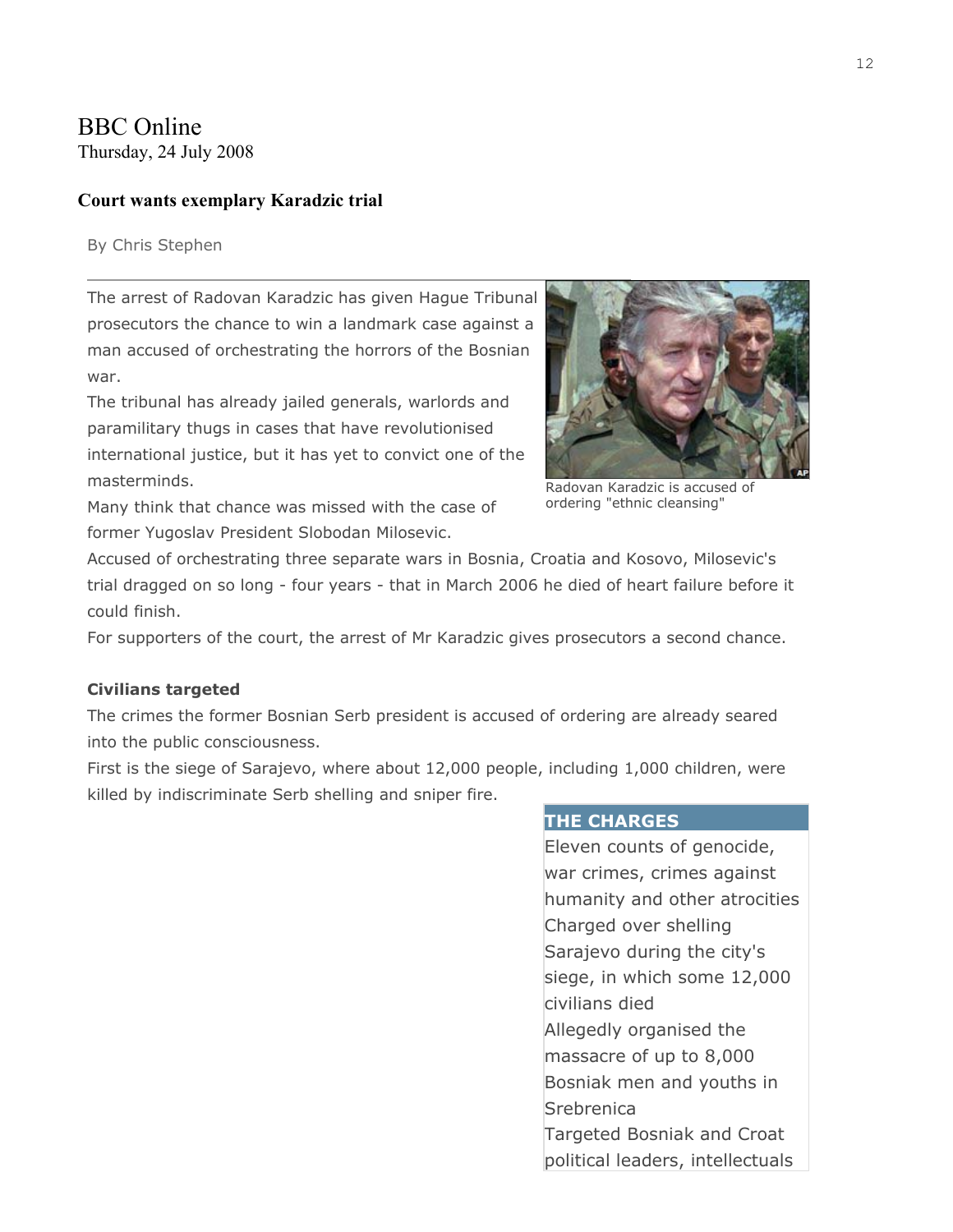Then there are charges that he set up the camps into which Bosnian Muslims (Bosniaks) were herded to be tortured, starved and killed.

And thirdly is the 1995 massacre at Srebrenica, where Serb forces rounded up and killed up to 8,000 unarmed Bosniak men and boys, burying their bodies in mass graves in forests around the town.

Mr Karadzic is accused of ordering these crimes as part of a plan to "ethnically cleanse" Bosnia. Serb forces grabbed territory from Bosniaks, most of whom are Muslims, and see themselves as the original, centuriesold Bosnian nation.

Unlawfully deported and transferred civilians because of national or religious identity Destroyed homes, businesses and sacred sites

[After Karadzic, is Mladic next?](http://news.bbc.co.uk/2/hi/europe/7521119.stm) [Profile: Radovan Karadzic](http://news.bbc.co.uk/2/hi/europe/876084.stm) [Serbia's 'News Story of the](http://news.bbc.co.uk/2/hi/europe/7521995.stm)  [Year'](http://news.bbc.co.uk/2/hi/europe/7521995.stm)

Proving the atrocities themselves will be the easy part: the horrors of the Bosnian war have already been copiously documented in earlier trials.

Convictions came after prosecutors wove a complex tapestry of evidence combining eyewitnesses, radio intercepts, satellite photographs, captured Serb documents and DNA taken from mass graves.

More difficult may be pinning the crimes on Mr Karadzic, who may argue that as the civilian head of his self-proclaimed state, he had no control over the army.

Prosecutors insist he shared responsibility with his former army commander, Ratko Mladic, indicted on many of the same charges, and still at large in Serbia.

#### **Genocide definition**

Particularly difficult may be proving the most serious accusation, that of genocide.

Nicknamed the "crime of crimes", genocide is a difficult charge to make stick because it requires proof not just of atrocities, but that these atrocities were part of an attempt to "destroy in whole or in part" a specific group in other words, prosecutors have to get inside the mind of the accused.

Hague judges have already ruled that ethnic cleansing, despite its brutality, did not amount to genocide, because Sarajevo was under siege for nearly the intention was to deport rather than annihilate the Bosniaks.

four years

Only with Srebrenica have they agreed genocide took place. But even here the only two genocide convictions, of former Serb army officers, were for the lesser offences of complicity or aiding and abetting genocide.

But prosecutors are confident that with Mr Karadzic, they will secure a full-blown genocide conviction, arguing that he was the architect of the slaughter.

Easing the workload for the court, the UN has already decided that the court's 2010 closure date will be extended to allow trials of Mr Karadzic and other indictees to finish.

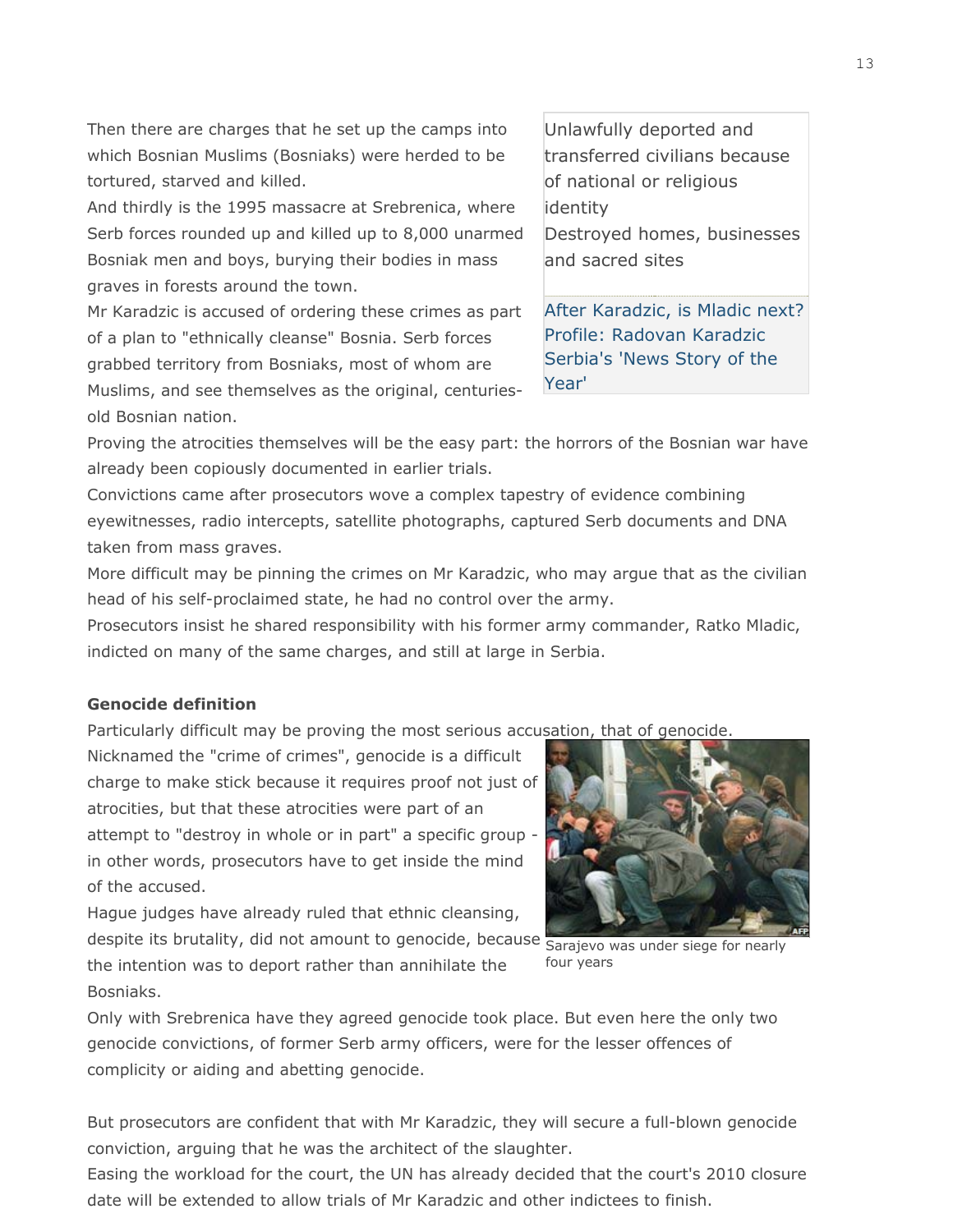Mr Karadzic, facing a possible life sentence if convicted, is unlikely to make it easy for the prosecutors, having said that he plans to run his own defence.

Milosevic did the same thing, as was his right, causing serious delays to proceedings. Rights groups meanwhile see a political dimension to the case, hoping that if it goes well it will persuade sceptical world leaders that war crimes justice is a cause worth backing.

Mr Karadzic is not the only high-profile defendant on trial in The Hague. A few miles away, in premises rented from the International Criminal Court, the Sierra Leone Special Court is trying former Liberian President Charles Taylor on charges that equal Mr Karadzic's for brutality. Former Hague tribunal prosecutor Richard Goldstone once described the international community as his "arms and legs", arguing that without the backing of world leaders, he was powerless to secure the arrest of top suspects.



Bosnian Serb forces waged a brutal campaign against Bosniaks and Croats

It was these "arms and legs", in the form of pressure from the European Union, that helped drive Serbia to arrest Mr Karadzic.

But critics say such pressure is missing in the case of Sudan, where the United Nations has refrained from sanctions to force Khartoum to hand over its president, Omar al-Bashir, accused last week by International Criminal Court prosecutors of genocide.

Good results in the Karadzic and Taylor cases will, rights groups say, be a powerful advertisement for the cause of international justice.

"Two good trials are needed," says Richard Dicker, director of international justice at New York-based Human Rights Watch. "By 'good trials' I mean a sharp posing of contradictory evidence. These international tribunals have worked, you can't make that point enough." *Chris Stephen is author of Judgement Day: The Trial of Slobodan Milosevic, published by Atlantic Books in 2004.*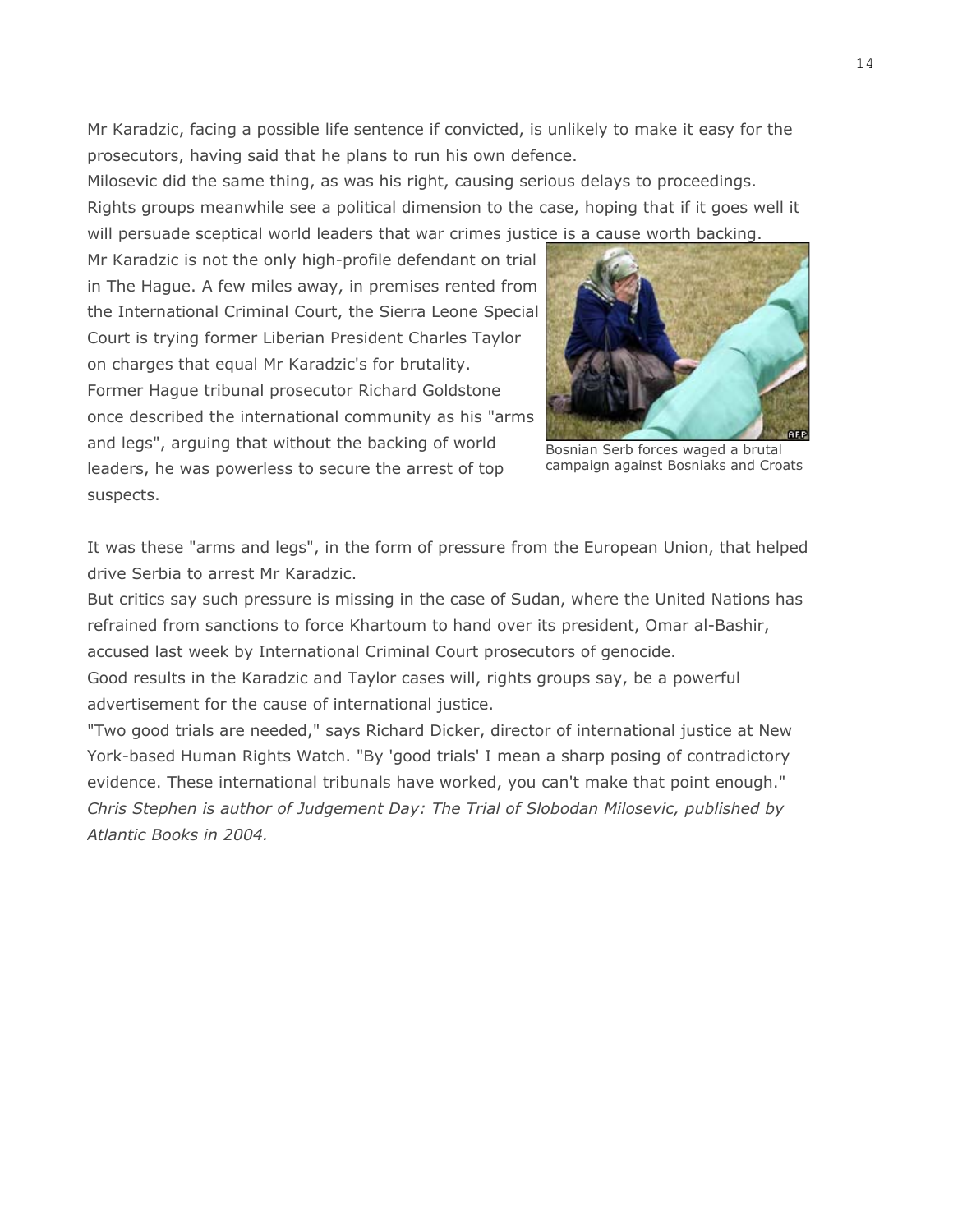The Daily Star (Lebanon) Thursday, 24 July 2008 http://www.dailystar.com.lb/article.asp?edition

#### **Despite complaints, international justice is advancing**

#### By Aryeh Neier

It is only a little more than 15 years ago that the first of the contemporary international courts was created to prosecute those who commit war crimes, crimes against humanity, and genocide. That court, the International Criminal Tribunal for the former Yugoslavia (ICTY), may soon mete out justice to a new defendant, following the arrest in Belgrade of Radovan Karadzic, the wartime leader of Bosnia's Serbs.

Yet there is already a persistent theme in criticism of such tribunals: In their effort to do justice, they are obstructing achievement of a more important goal, peace. Such complaints have been expressed most vociferously when sitting heads of state are accused of crimes. The charges filed by the prosecutor of the International Criminal Court (ICC) against Sudanese President Omar Hassan al-Bashir for crimes against humanity and genocide in Darfur are the latest example. Indeed, the denunciations of the justice process this time are more intense and more vehement than in the past.

The complaints were also loud in 1995 when the prosecutor of the ICTY indicted Karadzic and his military chief, General Ratko Mladic, and even louder when they were indicted again in the same year for the massacre at Srebrenica. The timing of that second indictment especially aroused critics, because it came just before the start of the Dayton peace conference. Facing arrest, Karadzic and Mladic did not go to Dayton.

But, as matters turned out, their absence did not hinder the parties from reaching an agreement. Indeed, it may have helped as the leaders of Bosnia, Croatia, and Yugoslavia negotiated an end to the war in Bosnia.

In 1999, the ICTY indicted Slobodan Milosevic, the president of Yugoslavia, for crimes committed in Kosovo. Again, there were denunciations that focused on timing. NATO's intervention in Kosovo was under way, and critics claimed that prosecuting Milosevic made the tribunal an arm of NATO and would prevent a settlement. That prediction was wrong. Milosevic capitulated two weeks after he was indicted, and the war ended.

The next sitting head of state to be indicted was Liberian President Charles Taylor. Although the prosecutor for the Special Court for Sierra Leone indicted Taylor in March 2003 for his crimes in the war that had devastated that country, the indictment was not disclosed publicly until three months later. Again, timing was a principal factor in sparking outrage. The indictment was made public in June 2003, while Taylor was attending a peace conference in Ghana that was intended to settle the civil war in his own country.

As hosts of the conference, the Ghanaians were particularly incensed at being asked to make an arrest under such circumstances, and refused to do so. Though it is possible to sympathize with the Ghanaians, who were placed in a very awkward position, the indictment intensified demands for Taylor's removal. He fled into exile in August, effectively ending the war. Taylor is now being tried in The Hague, and, after two decades of horrendous conflict, Liberia is at peace and rebuilding under a democratic government.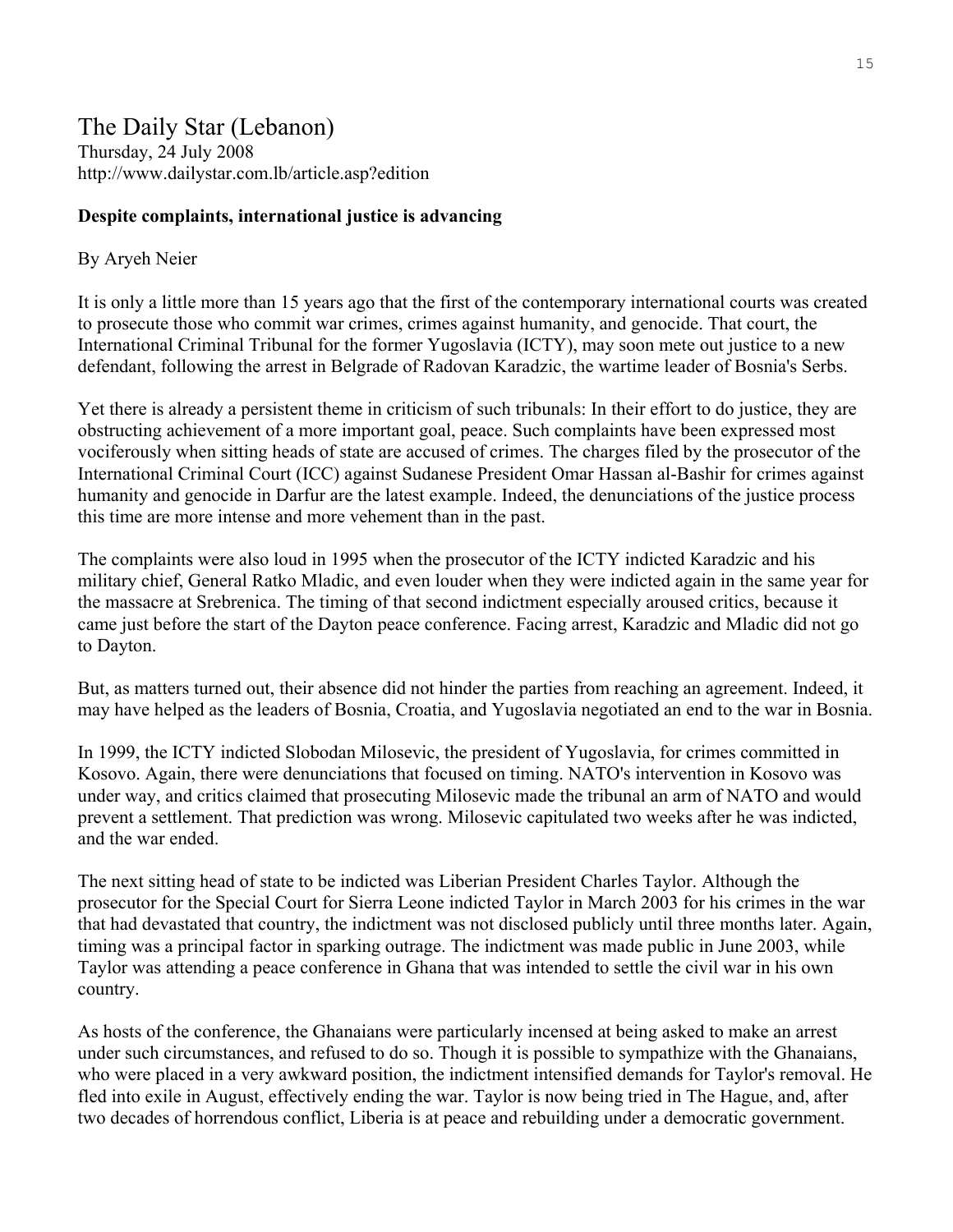We cannot rule out the possibility that doing justice in Darfur will make it more difficult to achieve peace there. Justice and peace are independent values. Each is immensely important in its own right. In the long run, doing justice seems a way of contributing to peace, but one cannot be sure that things will work out that way every time.

On the basis of the record so far, however, some skepticism seems in order over the claim that justice will obstruct peace. After all, the conflict in Darfur has been under way for five and a half years. An estimated 300,000 people have been killed by forces ultimately controlled by Bashir, and an estimated 2.7 million have been forcibly displaced. Just a week before the indictment, seven African Union and United Nations peacekeepers were killed and 22 injured during an ambush by well-armed militiamen. No peace settlement is under serious consideration. So what basis is there for suggesting that the indictment of Bashir is obstructing a settlement? What settlement is there to obstruct?

It should be noted that the Darfur case was referred to the ICC by the UN Security Council. The treaty establishing the ICC empowers the Security Council to delay a prosecution if this is needed to bring about a peace settlement. So critics of the indictment should at least be made to bear the burden of demonstrating to the Security Council that a peace settlement is likely if they wish the council to act.

The world embarked on the creation of international criminal tribunals a decade and a half ago in order to end the impunity with which heads of state and leaders of guerrilla groups commit atrocious crimes. As the arrest of Karadzic shows, that effort is gradually succeeding. The indictment of Bashir, who is as entitled to the presumption of innocence as any other defendant, is another important milestone on the long road that must be traveled to reach the goal that the world set for itself.

Aryeh Neier, the president of the Open Society Institute and a founder of Human Rights Watch, is the author most recently of "Taking Liberties: Four Decades in the Struggle for Rights." THE DAILY STAR publishes this commentary in collaboration with Project Syndicate (c) (www.project-syndicate.org).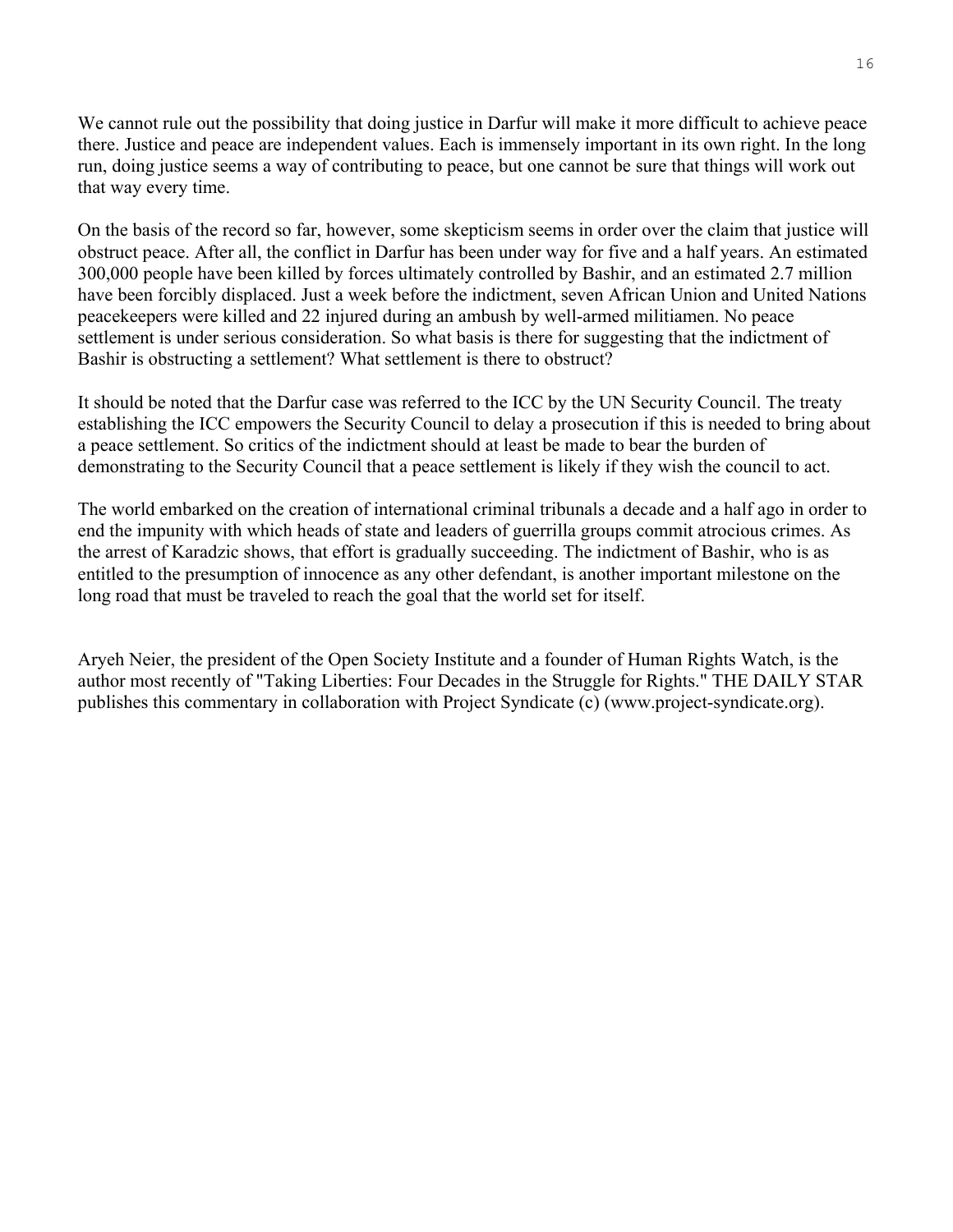# Human Rights Tribune Wednesday, 23 July 2008 http://www.humanrights-geneva.info

### **'No Peace Without Justice'**

Dorota Gierycz. Photo © 23 July 08 - In the aftermath of massive human rights abuses such as the Srebenica massacre, the Rwanda genocide, or in Liberia and northern Uganda, the search for justice and reconciliation can be a controversial and dangerous business explains Dorota Gierycz, former representative of the U.N. high commissioner for human rights in Liberia

Tarjei Olsen/IPS, Oslo - Atrocities in places such as Africa and the Balkans have increasingly put the focus on transitional justice, a range of approaches to address past massive human rights violations, that includes international tribunals, reconciliation commissions and truth-seeking measures.

While transitional justice may be necessary and important, judicial approaches have been accused of endangering fragile peace processes by threatening the perpetrators, while some fear that non-judicial means let murderers get away.

Transitional justice approaches are divided into judicial and non-judicial bodies. Judicial approaches include permanent bodies such as the International Criminal Court (ICC), ad-hoc bodies such as criminal tribunals for former Yugoslavia and Rwanda, as well as hybrid local and international courts as in Sierra Leone.

Non-judicial approaches are dominated by Truth and Reconciliation Commissions (TRCs), for instance in South Africa, that focus on understanding the conflict and on reconciling victims and perpetrators. Transitional justice also includes institutional reforms, as of the judicial and security sectors.

In Liberia a TRC has been employed, as well as judicial and security sector reform, in the search for justice and reconciliation following that country's brutal civil war. IPS correspondent Tarjei Olsen spoke to Dorota Gierycz, the former representative of the U.N. high commissioner for human rights in Liberia, about her experiences with transitional justice and lessons learned. Gierycz has just written a working paper on transitional justice as visiting researcher at the Norwegian Institute of International Affairs (NUPI).

What does transitional justice mean to you, and what did you learn from Liberia?

These are situations where, on the one hand, there is a desperate need for a new beginning, and I believe that this is only possible when you also assess what happened and why it happened. This is why the question of justice, and therefore of allowing societies to move on, comes into the picture.

On the other hand this is a very controversial issue, because some very traditional approaches to peace building are that 'ok, we have a fragile peace, and if we start talking about the past, if we start looking into causes and talking about crimes which were committed, it will probably hamper reconciliation.' I am of a different opinion, because I believe that yes, there is a very difficult initial period when there is this kind of tension between justice and peace, but in the long run there can be no peace without justice, and if we just keep pushing things under the rug there will be no room for genuine understanding and consolidation of the society and democracy.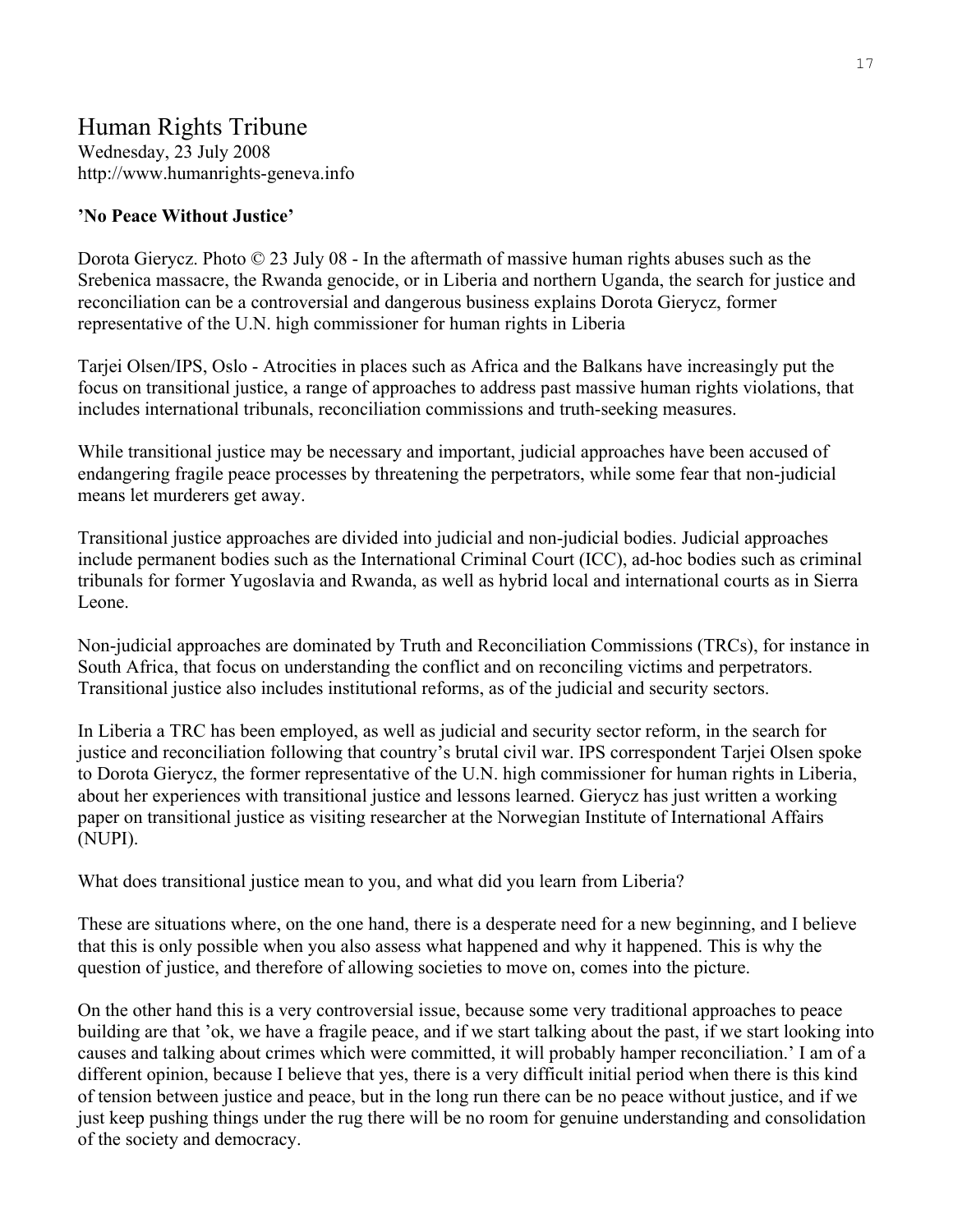Transitional justice as a principle is a good principle, but it can go both ways depending on how it is applied in practice. I think we should really do our best to help transitional justice, both as a concept and as an institution, to help and not to divide.

Are TRCs too soft on the perpetrators of atrocities by relying more on public confessions and on reconciliation than on judicial punishment such as imprisonment?

I think that there is a misunderstanding here, because the TRC with which I was involved in Liberia explicitly mandated that grave violations of human rights — genocide, war crimes, and crimes against humanity — are excluded from any future amnesty. With the ICC deciding on doctrine, these categories of crimes are practically excluded from amnesties. The cases of Milosevic and of Charles Taylor show that the general international rules are still applied. (Former Yugoslav president Slobodan Milosevic was prosecuted at the ICC following the Bosnia and Kosovo conflicts, but died of natural causes before the end of the proceedings. Former Liberian president Charles Taylor is currently facing prosecution by the Special Court for Sierra Leone for his alleged role in the civil war there.)

What about the opposite accusation, that judicial proceedings risk reigniting conflicts? Take northern Uganda — the ICC is refusing to drop its war crimes charges against the leaders of the rebel Lords Resistance Army even though they are refusing to give themselves up unless the ICC does so.

Look, for me this is where we started our discussion. There is a kind of tension, but I personally believe that there are certain very basic principles which are included in human rights standards, and which everybody in a way accepts because all these countries are members of the U.N. I think it is increasingly understood and felt that there are certain crimes which go beyond what can be forgiven and forgotten, because it would be very difficult for people on the ground to accept it.

I think there are some let's say lower crimes — during the war people are killing each other, it's tragic but I still think that these sorts of crimes can be much more a subject of forgiveness. But when you get a situation where somebody is hijacking the country or hijacking a group and committing systematic atrocities and abuses against local populations, then I think that that should be a matter for the ICC. Justice should be delivered; these perpetrators should not be forgiven like those of some so-to-say smaller crimes.

And I have doubts as to whether it really is the people on the ground that want the perpetrators of atrocities to be forgiven. Who is speaking on behalf of these people? Did anyone really talk to them? Are people on the ground in northern Uganda free to express their views, or do they fear that the warlords will be back and that they will be punished? In Liberia people were saying that if Charles Taylor was apprehended, people would rise up against it and there would be a security threat, but it never happened. I have no proof or indication that they were anything but glad that Charles Taylor was apprehended.

But reports from northern Uganda indicate that at least some of the local populations want the ICC to pull out, because they are afraid that if it does not then the conflict will continue as the Lord's Resistance Army leaders will not give themselves up?

But you see this is giving in. This is because of brute force and not because of conviction. Yes it is a difficult aspect, but I think that in a way it confirms my point. For example, in Liberia some people that were alleged to have committed war crimes were elected to the parliament, which I think is the same mechanism of force and not conviction. But the people who elected them were very happy that Charles Taylor was arrested because the 'danger' was removed. So when it comes to northern Uganda I think that we can only see how people feel about it when the 'danger' is removed. Otherwise it's a survival mechanism, which of course is natural if people are oppressed for years — they have to survive.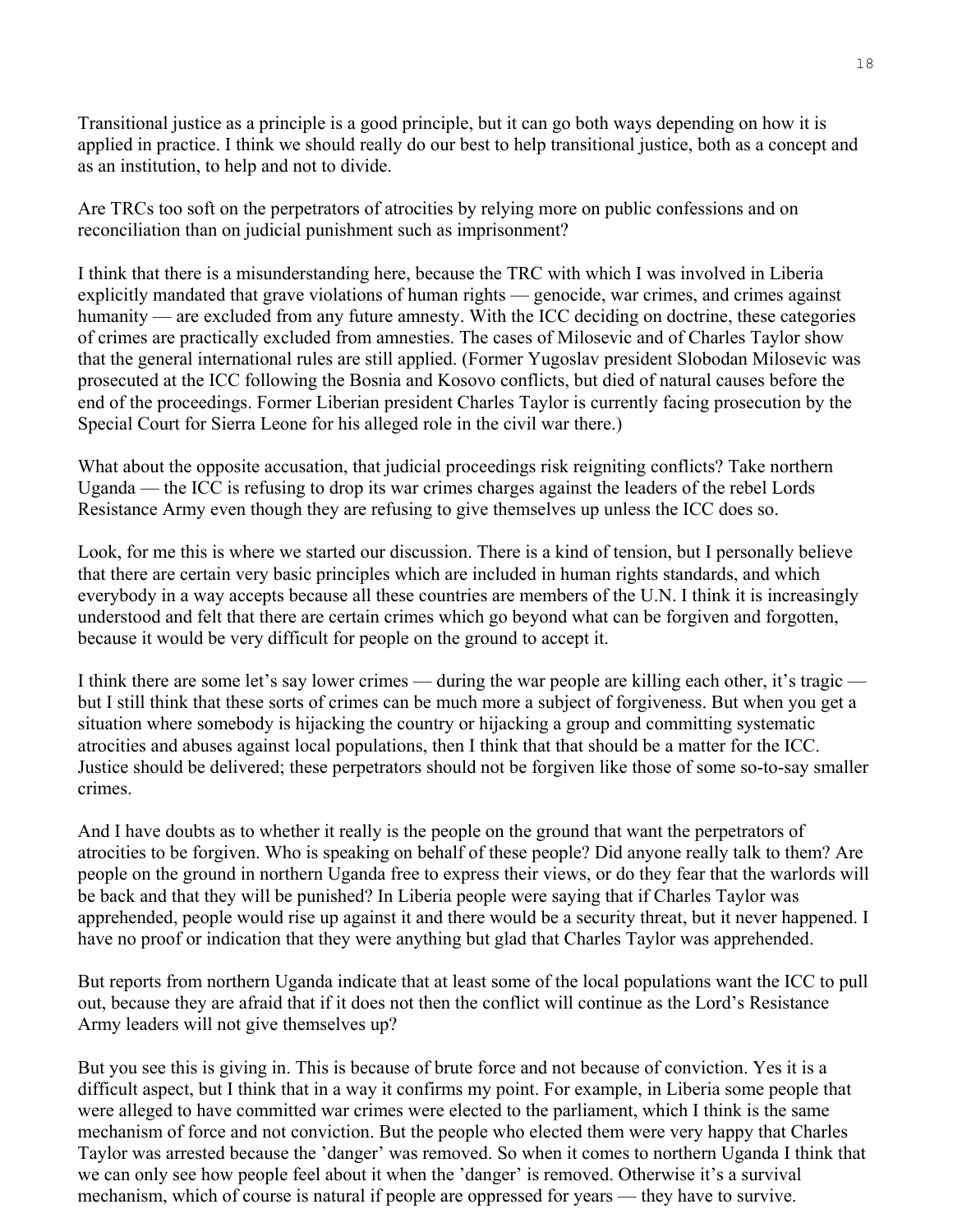Would you say that the requirements for successful transitional justice programmes are different in different places?

Yes. One of my conclusions is that we really have to go case by case. For instance, when is a TRC needed and which kind? Or is it a tribunal? Is it a national tribunal or a mixed tribunal? Should it be the ICC? At which point during the conclusion of the conflict should it be established? These sorts of evaluations are very important when you work in the field.

Are there enough of these local evaluations, or is there too much reliance on general blueprints?

There is a lot of descriptive work in this area but not so many analytical pieces based on analysis of very concrete cases. I would like to see a few cases very thoroughly analysed to see what worked and what didn't work. For example, if we had had some very practically formulated conclusions from Sierra Leone, it would have helped my colleagues and I very much in Liberia when we were dealing with the TRC.

## **Who should do these analyses and with whom?**

It should be independent academic institutions, because all of us, the courts, the commissions, the U.N., we are part of the structure. There should be very independent assessments based on very thorough discussions with all stakeholders — the U.N., the courts or commissions, and very much the civil society. Not only civil society elites but across the board.

## **Is it important to involve civil society?**

Yes, I think so. In general there is insufficient involvement of civil society, meaning the majority of societies, which in many countries are people with a very low level of education, who are far from the cities, far from the capitals, and to whom internationals and not even local elites normally reach out. It's very easy to talk English with somebody who is sitting in the capital, instead of going to the hinterland where there are no roads and no hotels, where people don't speak English and they are illiterate. But that doesn't mean that they don't sometimes have even better conclusions and more realistic approaches.

What about the U.N. headquarters in New York? Did they give you enough freedom to operate and to adapt the transitional justice approach in Liberia?

You know, I don't think that cooperation with U.N. headquarters is an issue. In general it's a question of these experiences being relatively new. For example, in Liberia there was a very clear time frame coming from the Accra peace agreement concluding the war. In a way it was positive that the question of reconciliation was included in the agreement, but of course it put a straitjacket on everybody because you needed a TRC within a certain very limited time frame, and that time frame didn't allow for a really broad dialogue.

I think that all these very concrete provisions and deadlines should be decided in the next phase. It's good that such peace agreements conclude that there should be a transitional justice mechanism looking into atrocities of the past and into how a repetition can be avoided, but the details should be decided on a caseby-case basis. These sorts of things weren't thought through in Accra — the main concern was to stop the killing and shooting and reach peace.

We have talked a lot about TRCs, but I believe transitional justice also refers to broader reforms, such as of the security sector and judicial system?